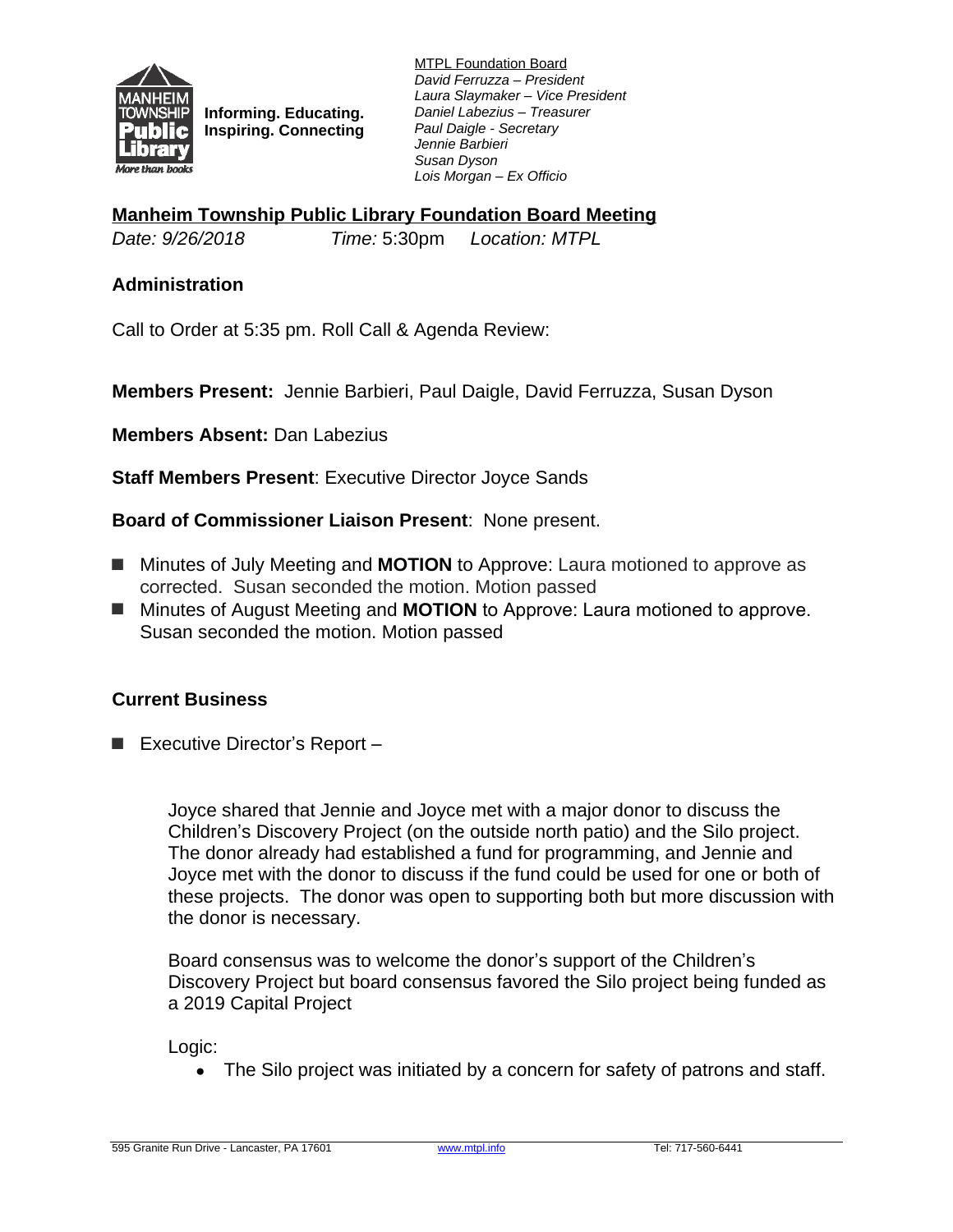

**Informing. Educating. Inspiring.**

- Recommended changes to the Silo were formulated in consultation with MTPD.
- "Safety" is a prime responsibility of the Township: See [www.manheimtownship.org](http://www.manheimtownship.org/) -- *Manheim Township recognizes its responsibility to the safety of its employees, citizens, volunteers, contractors and to the protection of its assets.*
- Funding should therefore be included in the Township's/Library's 2019 Capital budget, and should not be dependent on donations. Jenni motioned and Susan Seconded. Unanimously approved.

Joyce shared that a local school district recently received an ADA complaint because of their website and they incurred significant costs. Joyce said that the library will need to look into using ALT text, etc. on the website and make sure that all pages of the website and its social media channels are ADA compliant.

- Committee Reports:
	- **o** Friends This year, the book sale raised \$21,734.15 which is more than last year's \$19,974.15.
	- **o** Finance Budget was reviewed.
	- **o** Facilities
		- "Pancake" thin LED fixtures have been installed in the ceiling to better illuminate the first and last bookshelves in the bank of shelves at the library entrance.
		- One LED bulb recently fell out of a ceiling fixture. The manufacturer accepted responsibility for this safety concern and is providing new bulbs for the entire library. MT Public Works has been replacing the bulbs during early mornings before library open hours.
	- **o** Personnel/Nominating Diana Reeves was nominated as a new board member by Laura Slaymaker. Susan Dyson shared that Diana is a natural fit for the library board and life circumstances would allow her to have the time now to serve. Laura Slaymaker put forth a motion for Diana Reeves to join the board and Jennie Barbieri seconded. All voted in favor of nominating Diana to the Board of Commissioners for appointment to the board.

## **Old Business**

## **New Business**

■ Friends book sorting needs – Help is needed each Tuesday morning to sort, move and lift heavy book boxes between 9am-11am.